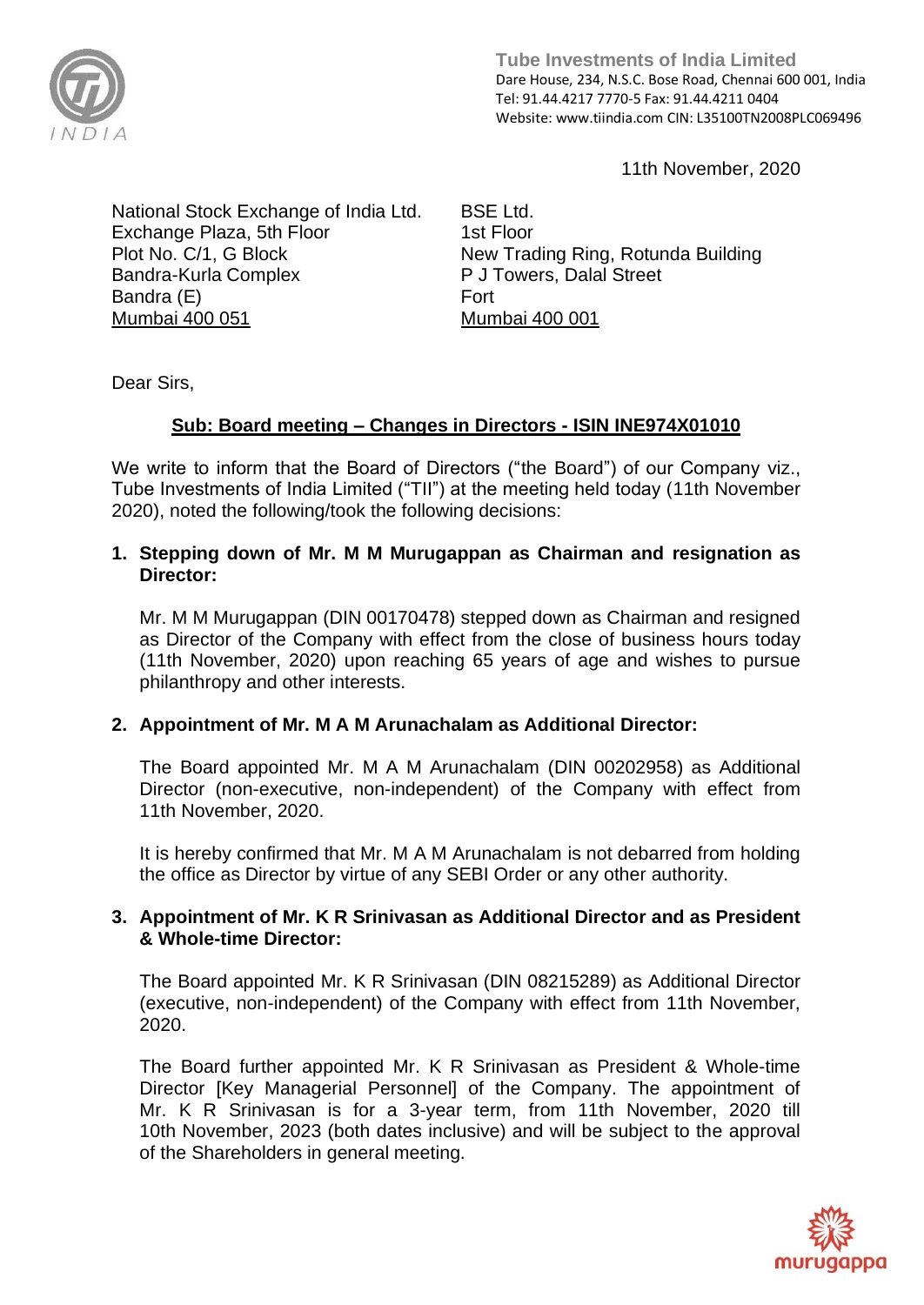

It is hereby confirmed that Mr. K R Srinivasan is not debarred from holding the office as Director by virtue of any SEBI Order or any other authority.

## **4. Resignation of Mr. Ramesh K B Menon as Director:**

Mr. Ramesh K B Menon (DIN 05275821) resigned as Director of the Company for personal reasons with effect from close of business hours of 11th November, 2020.

Disclosure in the format prescribed under Regulation 30 of the Listing Regulations in respect of sl. nos.1 to 4 above is attached.

Please take the above on your record.

Thanking you,

Yours faithfully, For TUBE INVESTMENTS OF INDIA LIMITED

S SURESH COMPANY SECRETARY

Encl:



- 2 -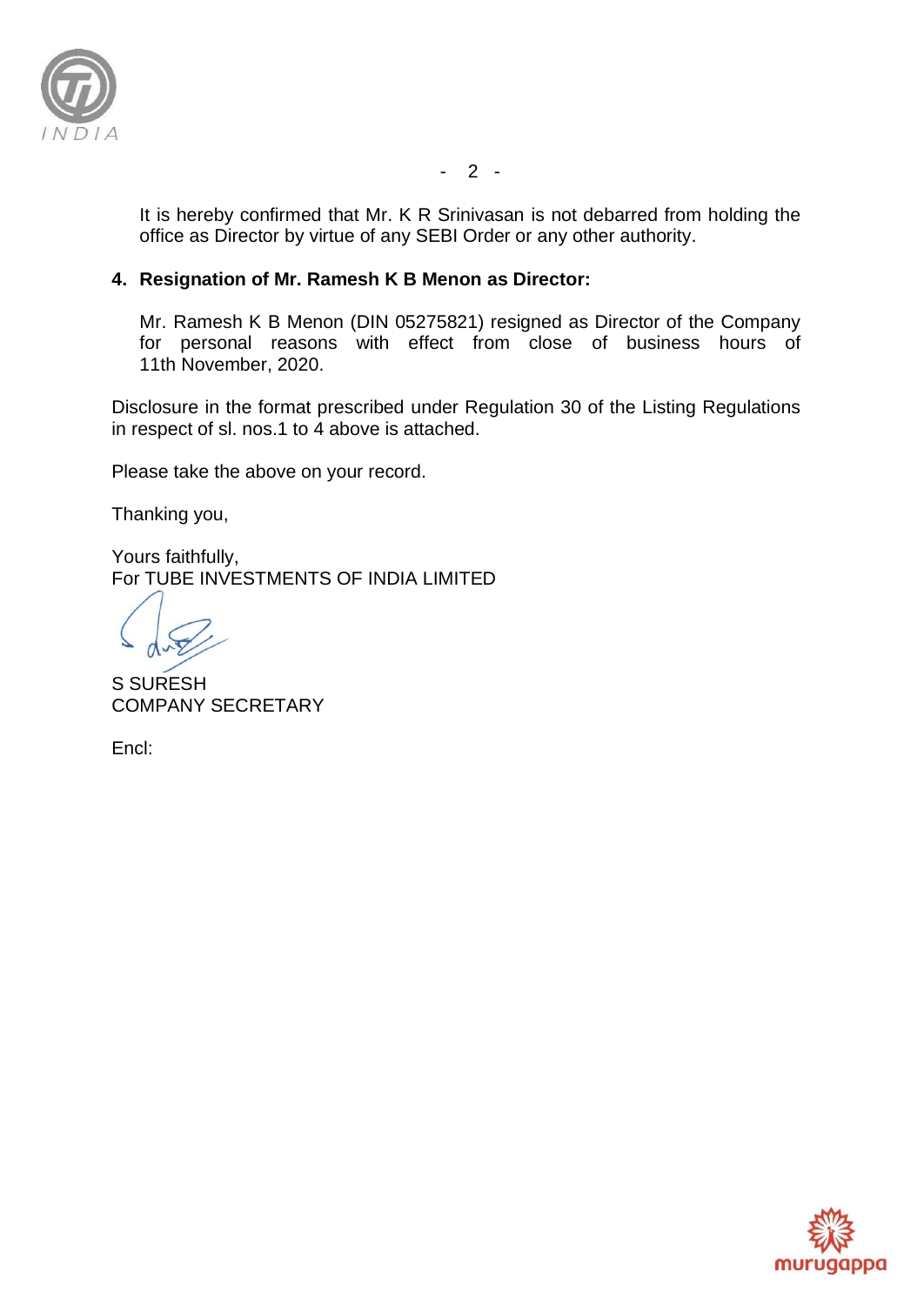

#### **Disclosure pursuant to Regulation 30 of the Securities and Exchange Board of India (Listing Obligations and Disclosure Requirements) Regulations, 2015 relating to change in directors and Key Managerial Personnel of Tube Investments of India Limited ("the Company")**

| <b>Disclosure requirement</b>                                                             | <b>Details</b>                                                                                                                                                                                                                                                                                                                                                                                                                                                                                                                                                                                                                                                                                                                                                                                                                                                                             |
|-------------------------------------------------------------------------------------------|--------------------------------------------------------------------------------------------------------------------------------------------------------------------------------------------------------------------------------------------------------------------------------------------------------------------------------------------------------------------------------------------------------------------------------------------------------------------------------------------------------------------------------------------------------------------------------------------------------------------------------------------------------------------------------------------------------------------------------------------------------------------------------------------------------------------------------------------------------------------------------------------|
| a) Reason for change viz.<br>appointment, resignation,<br>removal, death or<br>otherwise. | Appointment<br>1) Mr. M A M Arunachalam (DIN 00202958) as Additional<br>Director (non-executive, non-independent).<br>2) Mr. K R Srinivasan (DIN 08215289) as Additional<br>Director (executive, non-independent) and also as<br>President and Wholetime Director.<br>Resignation/Cessation:<br>3) Mr. M M Murugappan (DIN 00170478) as Director and<br>Chairman (non-executive, non-independent);<br>4) Mr. Ramesh K B Menon (DIN 05275821) as Director<br>(non-executive, non-independent).                                                                                                                                                                                                                                                                                                                                                                                              |
| b) Date of<br>appointment/cessation<br>(as applicable) & term of<br>appointment.          | Appointment<br>1) Mr. M A M Arunachalam appointed as Additional<br>Director (non-executive, non-independent category)<br>with effect from 11th November, 2020.<br>2) Mr. K R Srinivasan appointed as Additional Director<br>(executive, non-independent category) with effect from<br>11th November, 2020.<br>Mr. K R Srinivasan also appointed as President &<br>Whole-time<br>Director for<br>3-year<br>a<br>term,<br>from<br>11th November, 2020 to 10th November, 2023 (both<br>days inclusive), subject to the approval of the<br>shareholders in general meeting.<br>Retirement/Cessation:<br>1) Mr. M M Murugappan stepped down as Chairman and<br>resigned as Director with effect from close of business<br>hours on 11th November, 2020.<br>2) Mr. Ramesh K B Menon resigned as Director with<br>of business hours<br>effect from the close<br><b>on</b><br>11th November, 2020. |